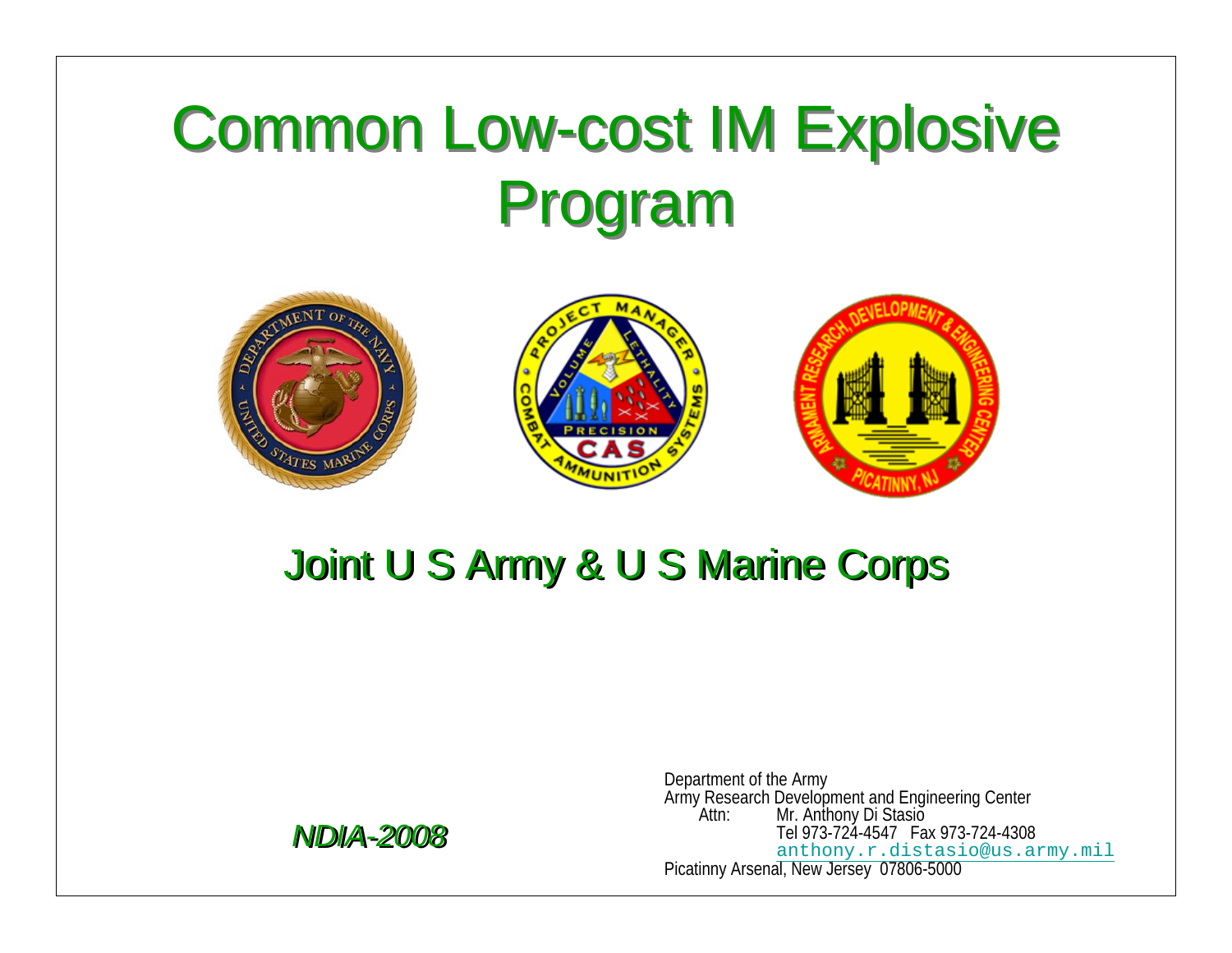

## **Common Low-cost Common Low-cost IM Explosives IM Explosives**



#### **Artillery HE Projectiles Mortar HE Cartridges**  $105$ mm HF (M1, M760) 105mm HE-RA(M927, M913) 155mm HE-RA(M549A1) 155mm HE(M107) 60mm HE(M720, M768, M888) 81mm HE(M821, M889) 120mm HE(M933, M934) 155mm HE(M795) **Baseline Explosive = TNT TNT filled Projectiles FAIL all IM Tests Baseline Explosive = Comp-B Comp-B filled Cartridges FAIL IM Tests**

#### ¾ **ISSUE:**

- $\checkmark$  TNT & Comp-B explosives have poor IM results
- $\checkmark$  HE items require IM Waiver
	- − IM explosives identified under prior efforts
		- − Specific to individual program requirements
		- − Lacked commonality
		- − Some IM improvements still need waiver
		- − NTIB Cost Impacts

#### ¾ **CORRECTIVE ACTION:**

 $\checkmark$  Investigate new IM Explosives with intention to insert into production in near-term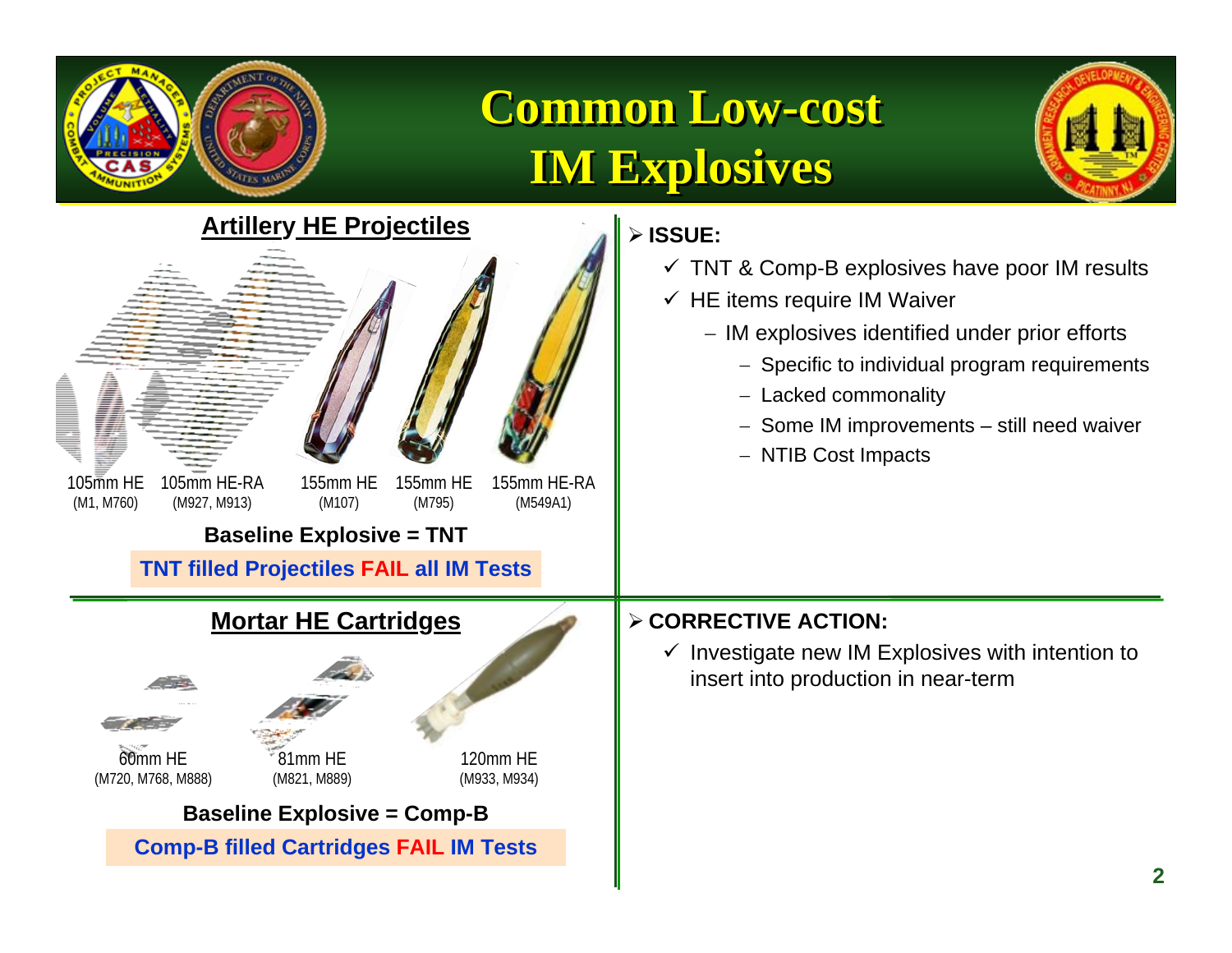





- $\checkmark$  **Objective: Common Low-cost IM Explosive Program**
	- $\checkmark$  **New IM Explosive for Artillery and Mortar applications that are:**
		- •**Effective** 
			- **Maintain Lethality with minimal or no degradation**
		- • Less Sensitive
			- **If not fully compliant, must show improvement over Baseline explosive**
		- Affordable
			- **Artillery Cost Drivers = Steel Body Material & Explosive Fill**
			- **Mortar Cost Drivers = Steel Body Material, Fuze & Propelling Charges**
		- Producible within the National Technology and Industrial Base (NTIB)
			- **Infrastructure**
			- **Raw Ingredients**
			- **Explosive formulation**
			- **Projectile Load, Assemble & Pack (LAP)**
		- Other Considerations
			- **Intellectual Property Rights**
			- **Demilitarization**
			- **Environmental**

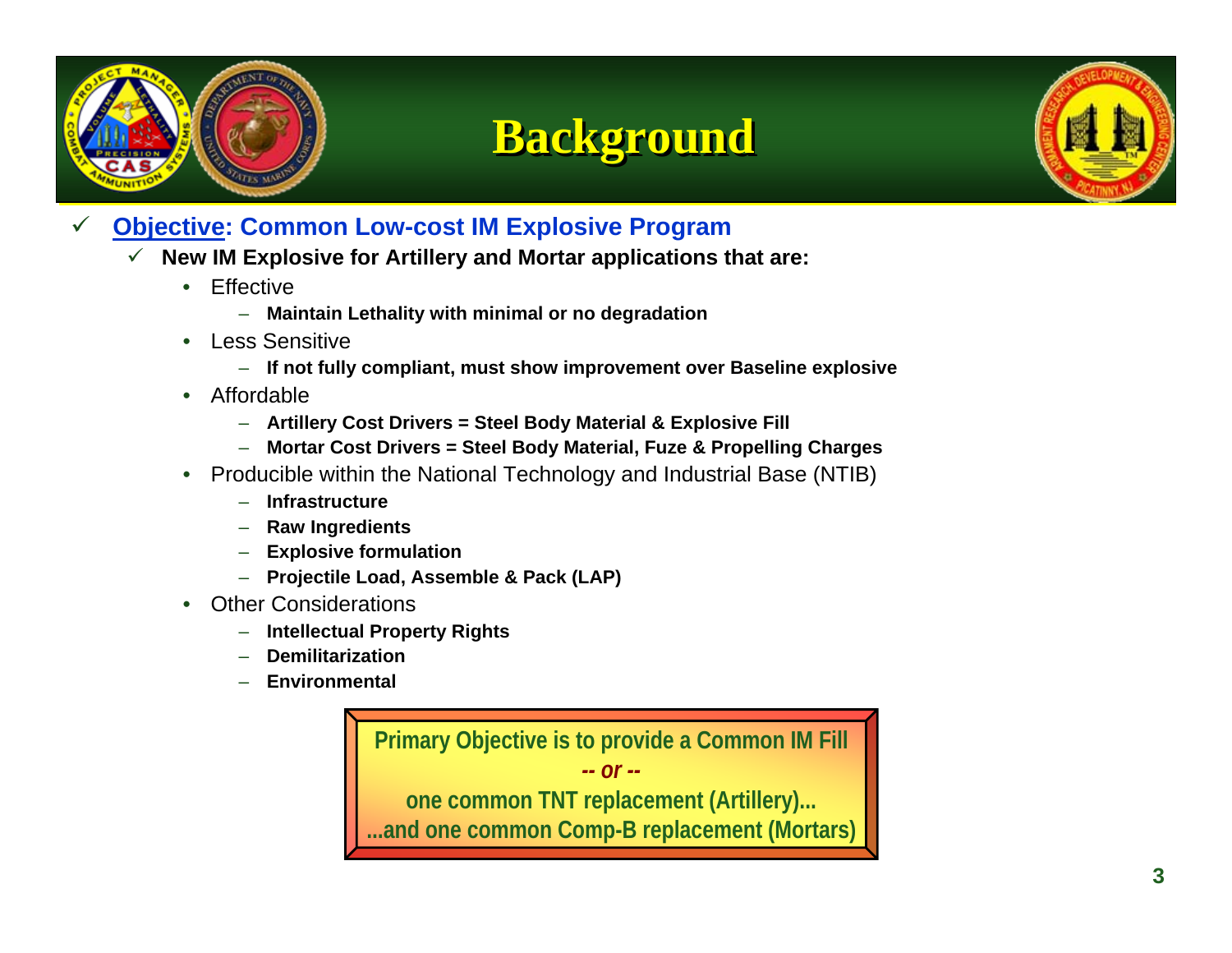

## **Background: IM Test Results Background: IM Test Results 155mm Artillery Baseline 155mm Artillery Baseline**



| Reactions: No Sustained<br>Reaction | VI                      | $\mathbf{V}$<br><b>Burn</b> | IV<br><b>Deflagration</b> | Ш<br><b>Explosion</b> | $\overline{\mathbf{u}}$<br><b>Partial</b><br>Detonation | <b>Detonation</b> |
|-------------------------------------|-------------------------|-----------------------------|---------------------------|-----------------------|---------------------------------------------------------|-------------------|
| <b>IM Test:</b>                     | <b>FCO</b>              | <b>SCO</b>                  | <b>BI</b>                 | FI                    | <b>SD</b>                                               | <b>SCJI</b>       |
| <b>Passing Criteria</b>             |                         |                             |                           |                       | Ш                                                       | Ш                 |
| 155mm M107 (TNT)                    | Ш                       | Ш                           | Ш                         | Ш                     | $\mathbf{I}$                                            | $\mathbf{I}$      |
| 155mm M107 (Comp-B)                 | $\overline{\mathbf{H}}$ | Ш                           | $\mathbf{III}$            |                       | $\rightarrow$                                           | `*∖               |
| 155mm M795 (TNT)                    | $\overline{\mathbf{H}}$ | Ш                           | IV                        | IV                    | $I$ )*                                                  | $\mathbf{I}$ )*   |

\* Assessment (not tested)

Welded Rotating Band High Fragmenting (HF1) Steel Body **23.8 lb Explosive Fill [TNT] M795** Swaged Rotating Band Steel Body **15.4 lb Explosive Fill [Comp-B] M107**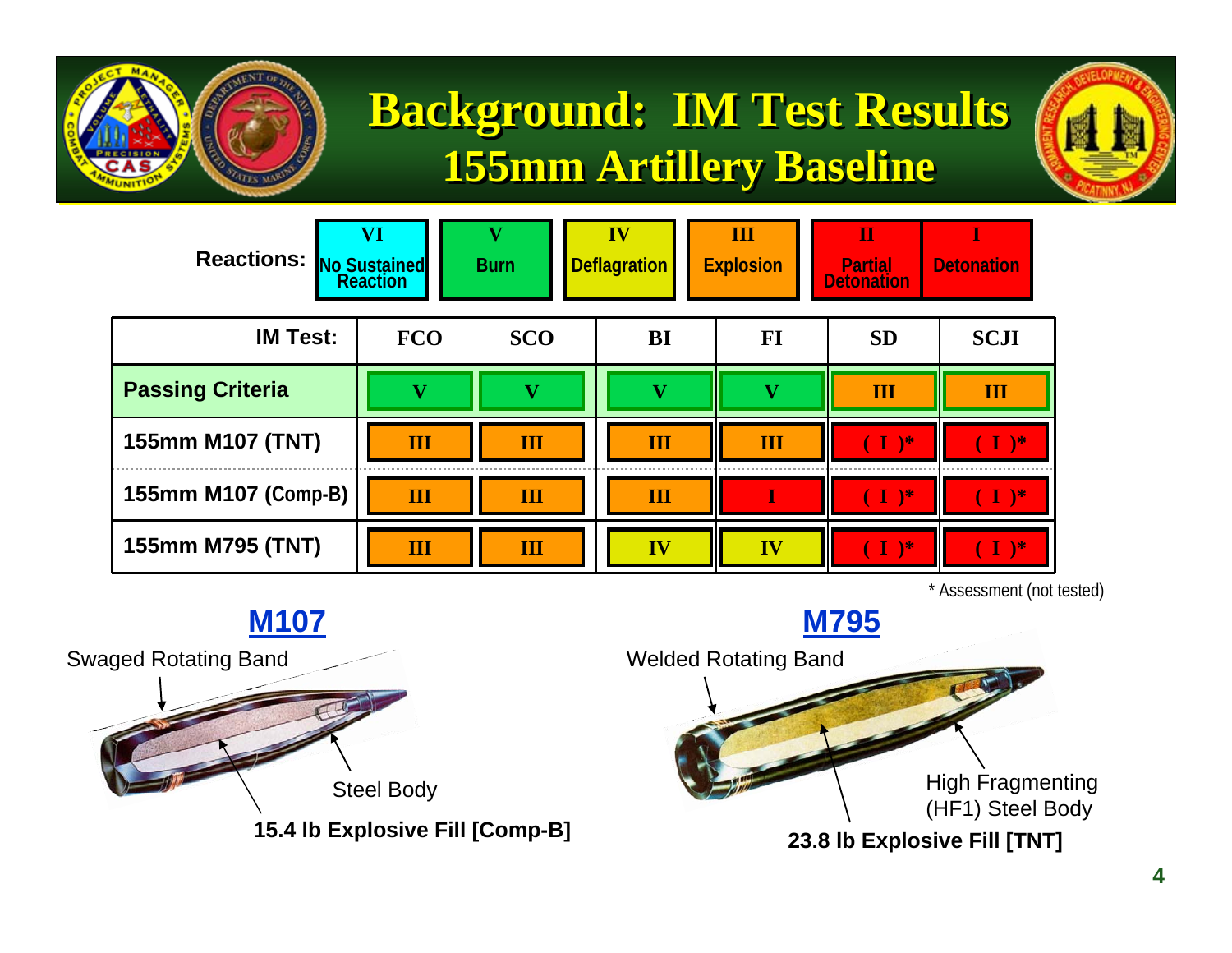

### **Background Background Test Configuration Test Configuration**



#### $\checkmark$ **Established IM Test Configuration for TNT-Replacement**

#### 9 **155mm established as test vehicle**

- M795 Projectile with HF1 Steel
- Vented Nose Plug
- Supplementary Charge of Pressed-TNT (or other standard explosive)
- 9 **Palletization**
	- 8 Projectiles per Pallet, Wood (2 x 4)
	- No S.D. Barriers

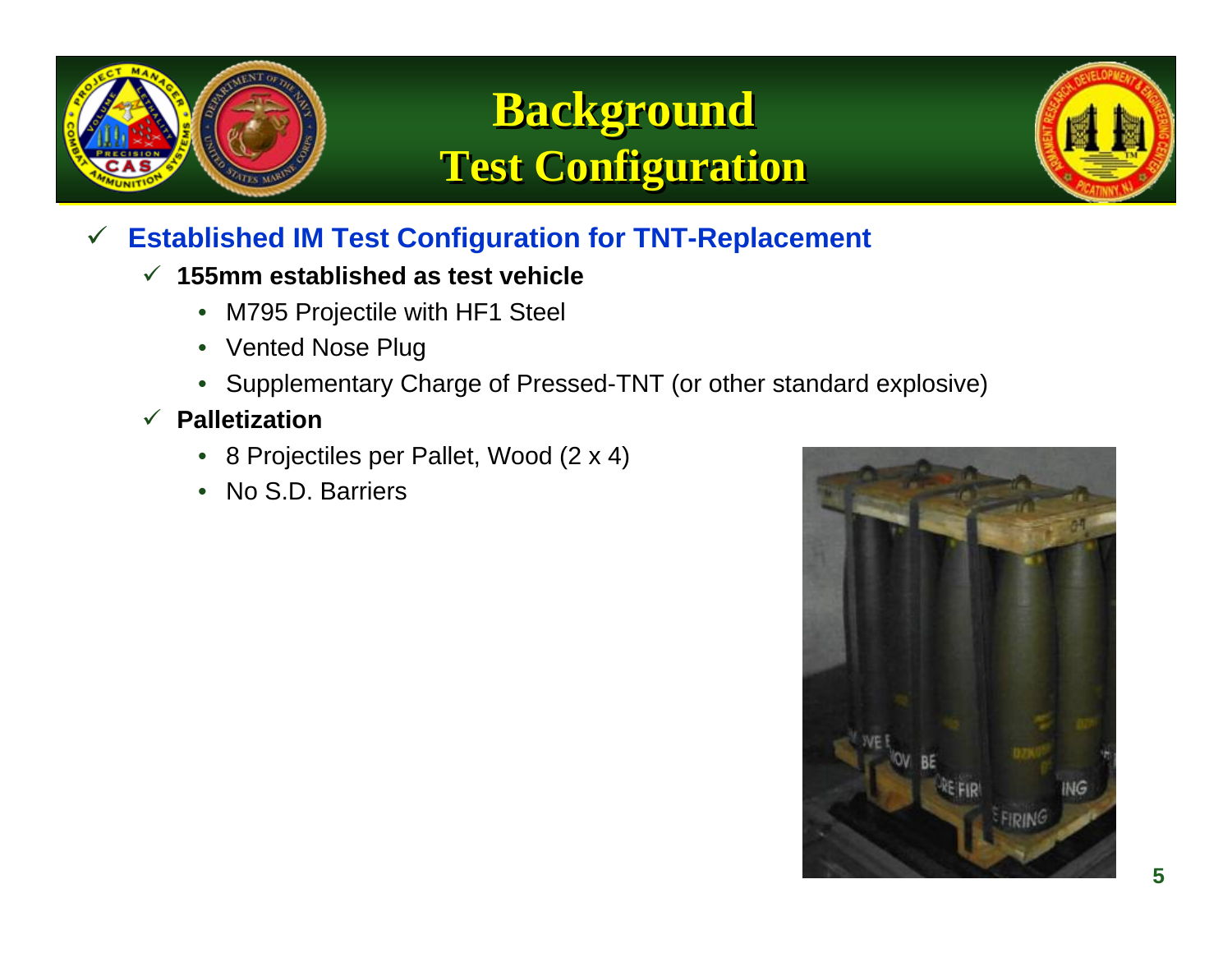

 $\checkmark$ 

### **Background Background Test Protocol Test Protocol**



**must showequal or better than baseline**

**6**

- $\checkmark$  **Established IM Test Protocol for Artillery (155mm M795)**
	- 9 **Tier 1 Tests must showequal or better than baseline BulletImpact Fragment Impact**

**(.50 cal AP)**

**FastCook-off** **(6,000 ft/s)**

#### **than baselineCook-off (+145oF condition)**

**Slow**

**must showequal or better**

 $\checkmark$  **Tier 2 Tests -- must show improvement in at least 1 of Tier 1 Tests (50oF/hr rate)**



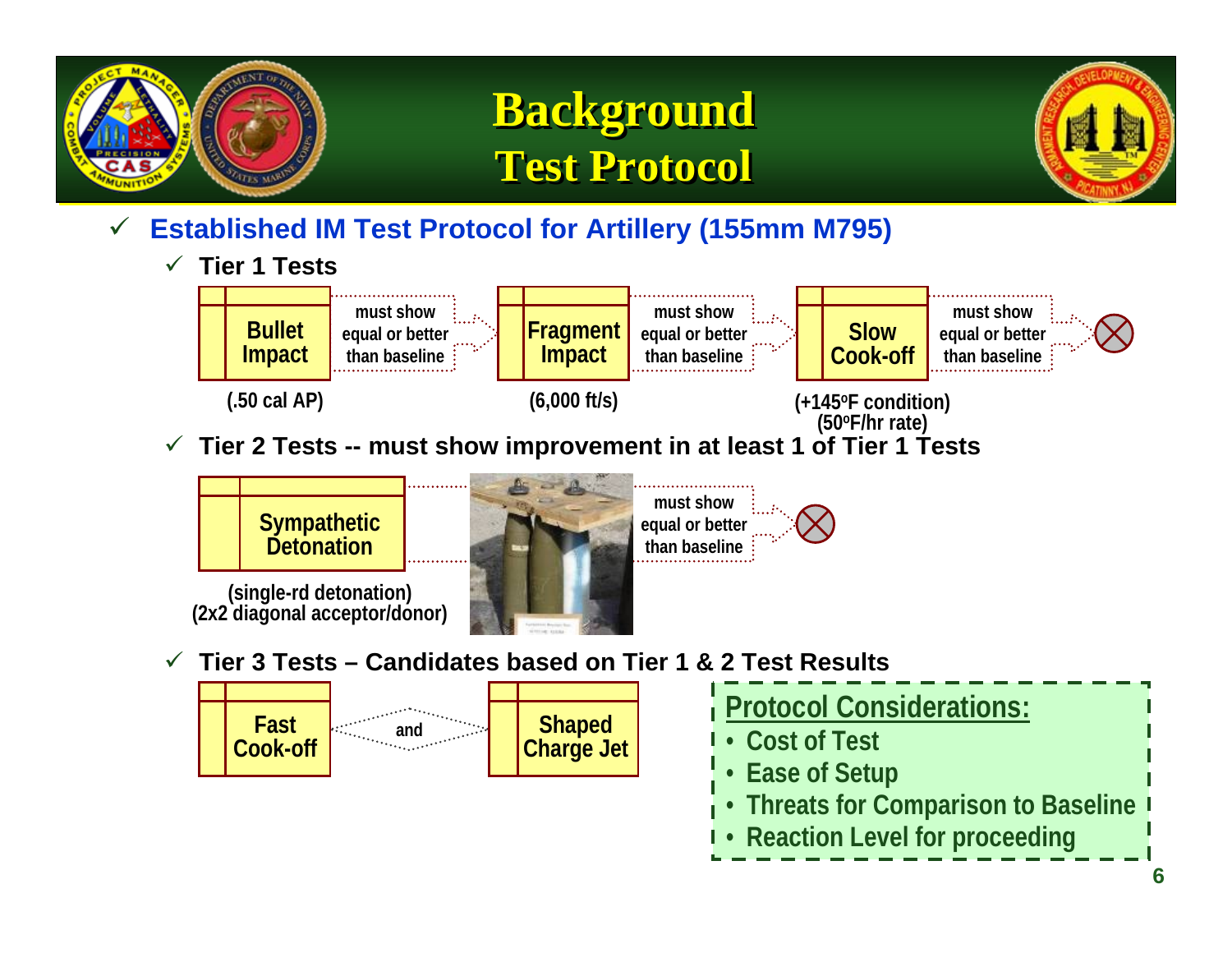

### **Tier 1 & 2 Summary Tier 1 & 2 Summary**



- $\checkmark$  **Performed IM Tests**
	- •23 Explosive candidates considered
	- •9 candidates tested (melt-pour, cast-cure, pressed)
	- • Top 3 Candidates
		- **All three are Melt-pour and each passed SD test without Barriers**
			- »Insufficient difference to select the go forward candidate
		- **Perform Tier 3 prior to entering Qualification Testing and address**
			- 1) Producibility
			- 2) High Risk Areas
			- 3) Lethality Assessment

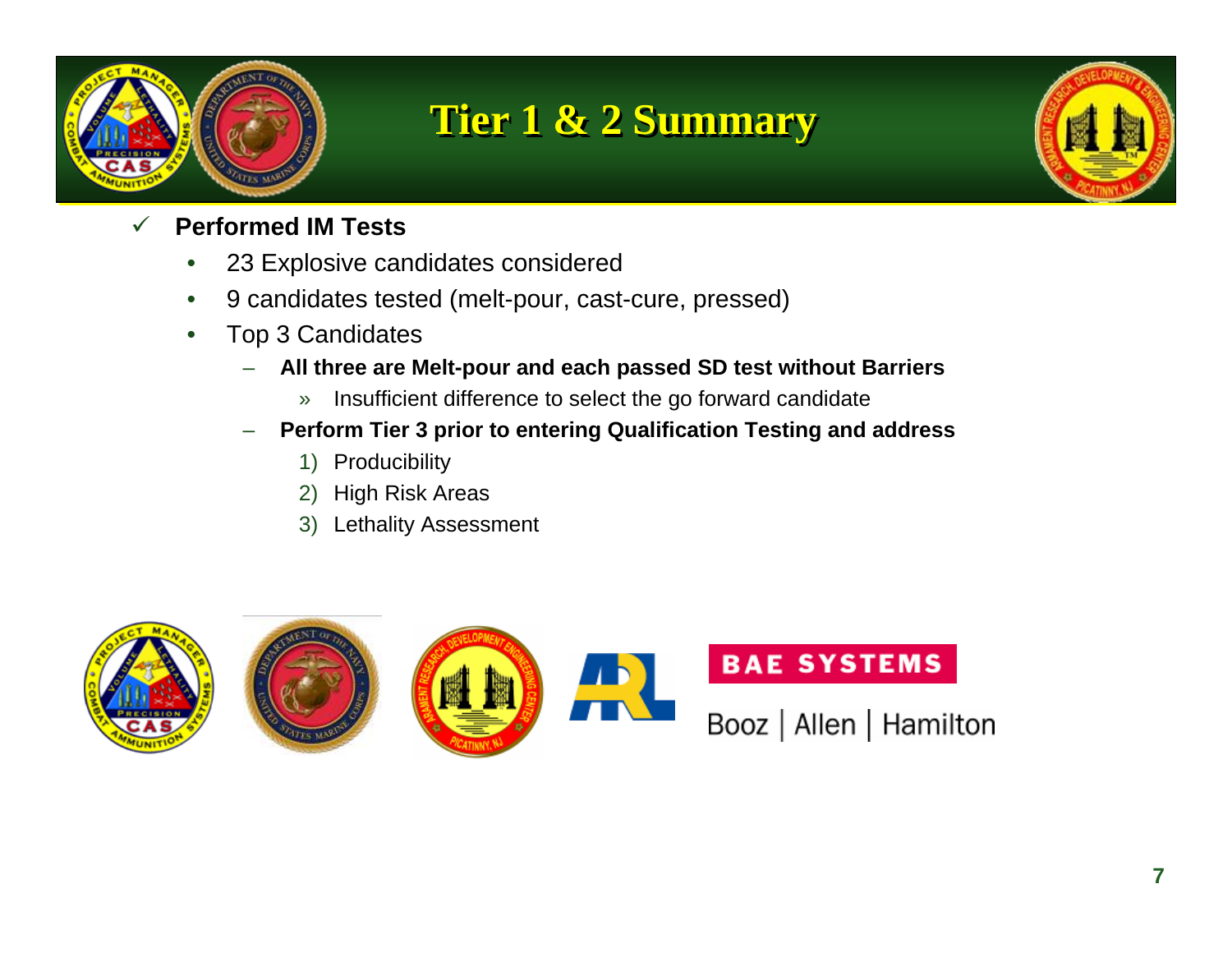

### **Bullet Impact Bullet Impact**



#### MIL-STD-2105C / .50 Caliber AP Bullet / Witness Plate & Pressure Gage





| <b>IMX -101</b> | Pass   |
|-----------------|--------|
| $IMX - 102$     | Pass   |
| $IMX - 103$     | Fail - |

Pass

Fail - Equivalent to TNT (Type IV)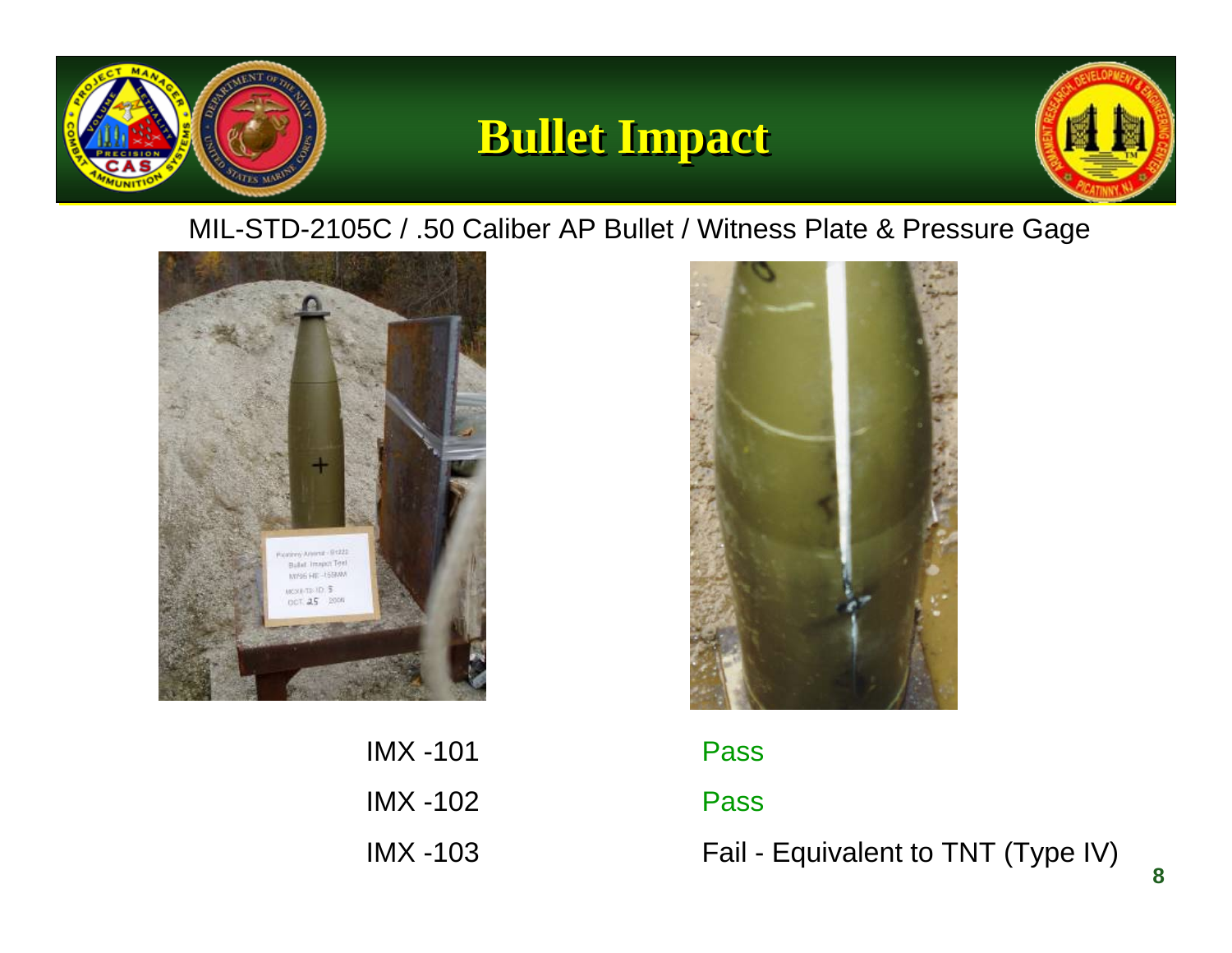

### **Fragment Impact Fragment Impact**



### MIL-STD-2105C / 6000 fps Army Fragment / Witness Plate & Pressure Gage





IMX -101IMX -102 IMX -103 Pass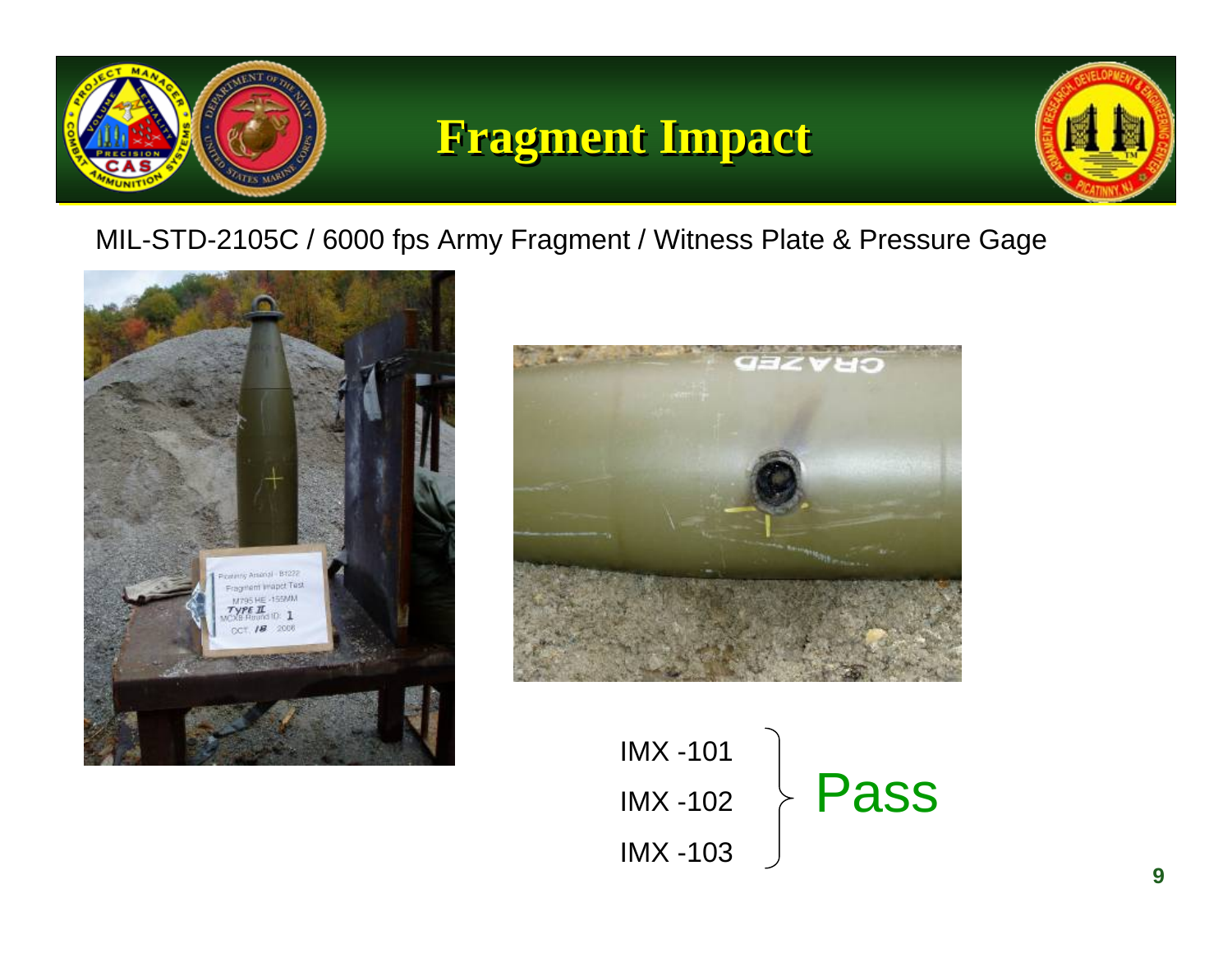

### **Sympathetic Sympathetic Detonation Detonation**

**Sympathetic Detonation**<sup>®</sup> *never passed before never passed before without Barriers without* 

### MIL-STD-2105C, Diagonal Configuration, Witness Plate & Pressure Gages





SD Test Setup **Donor Side Witness Plate** 





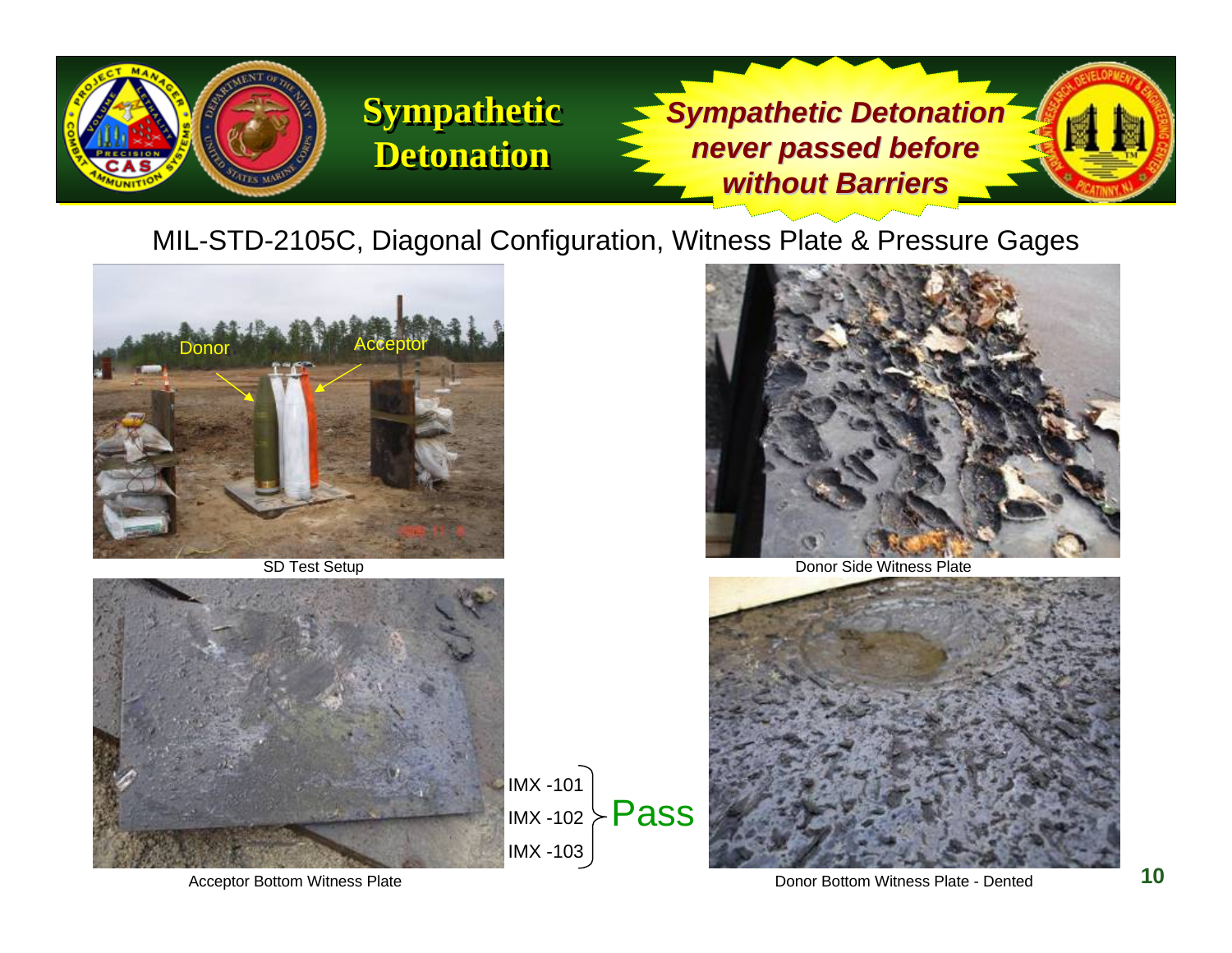

### **Common Low-cost IM Explosives Common Low-cost IM Explosives TNT Replacement Program TNT Replacement Program 50mm Shaped Charge Jet Impact (SCJI) 50mm Shaped Charge Jet Impact (SCJI)**



### **May 4th, 2007 (Picatinny Arsenal)**



**Test Set-up with 50mm SCJ**



**NO Detonation PASS**

**IV**







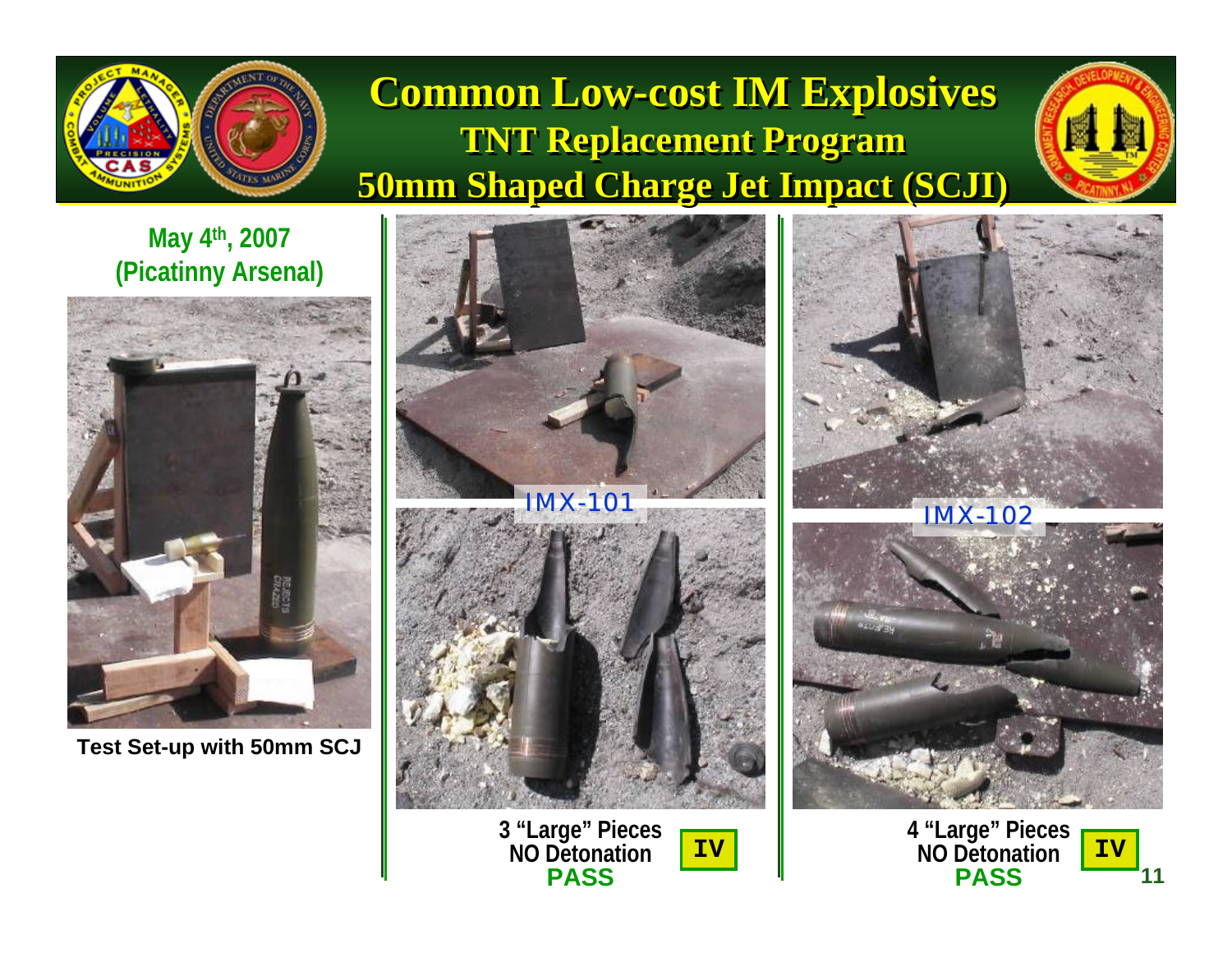

### **Common Low-cost IM Explosives Common Low-cost IM Explosives TNT Replacement Program TNT Replacement Program 81mm Shaped Charge Jet Impact (SCJI) 81mm Shaped Charge Jet Impact (SCJI)**



#### **May 17th, 2007 (Picatinny Arsenal)**



**Test Set-up with 81mm SCJ**



**PASS**

**III**





IMX-102





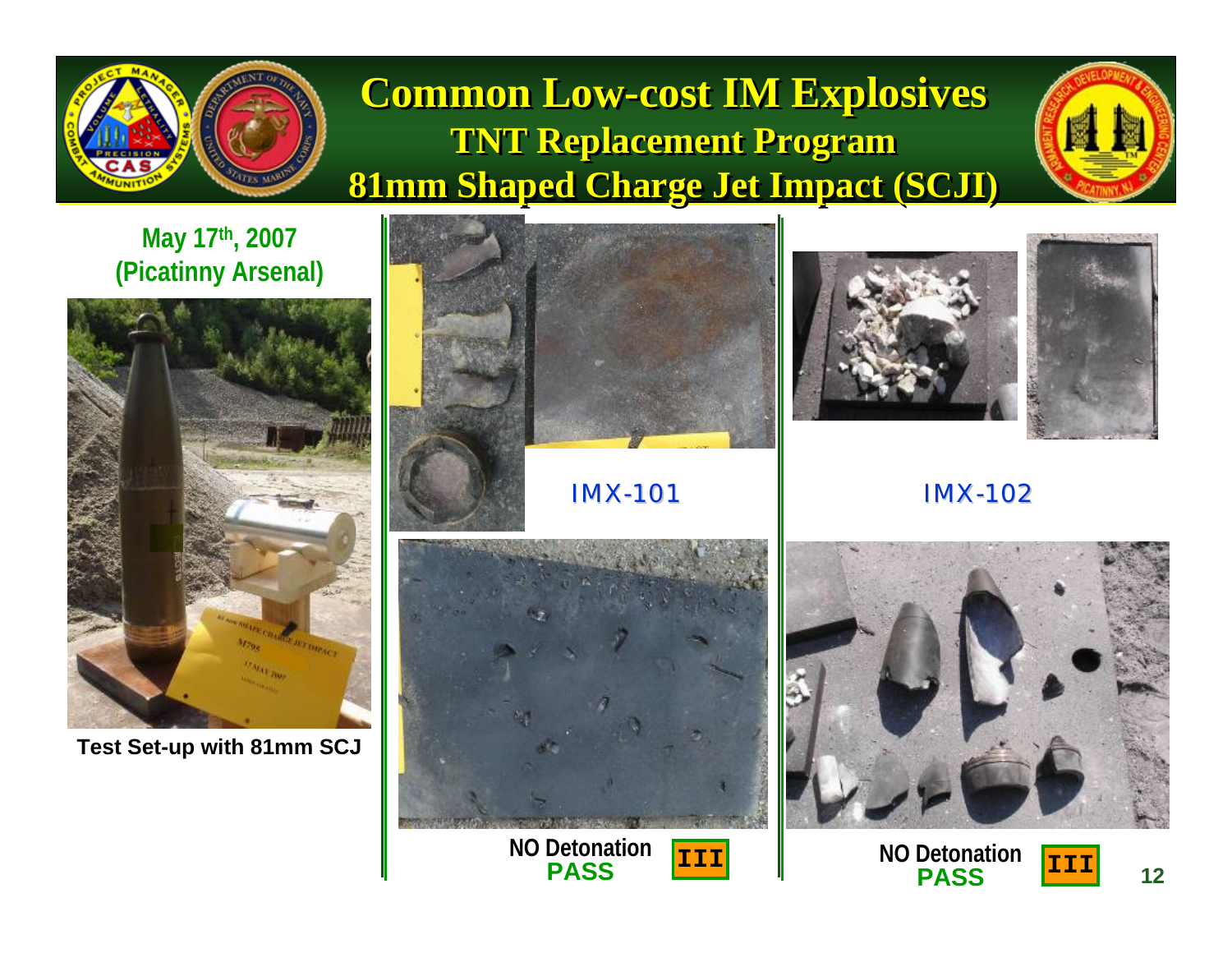

**Common Low-cost IM Explosives Common Low-cost IM Explosives TNT Replacement Program TNT Replacement Program FCO Results FCO Results**







Without adequate venting





With adequate venting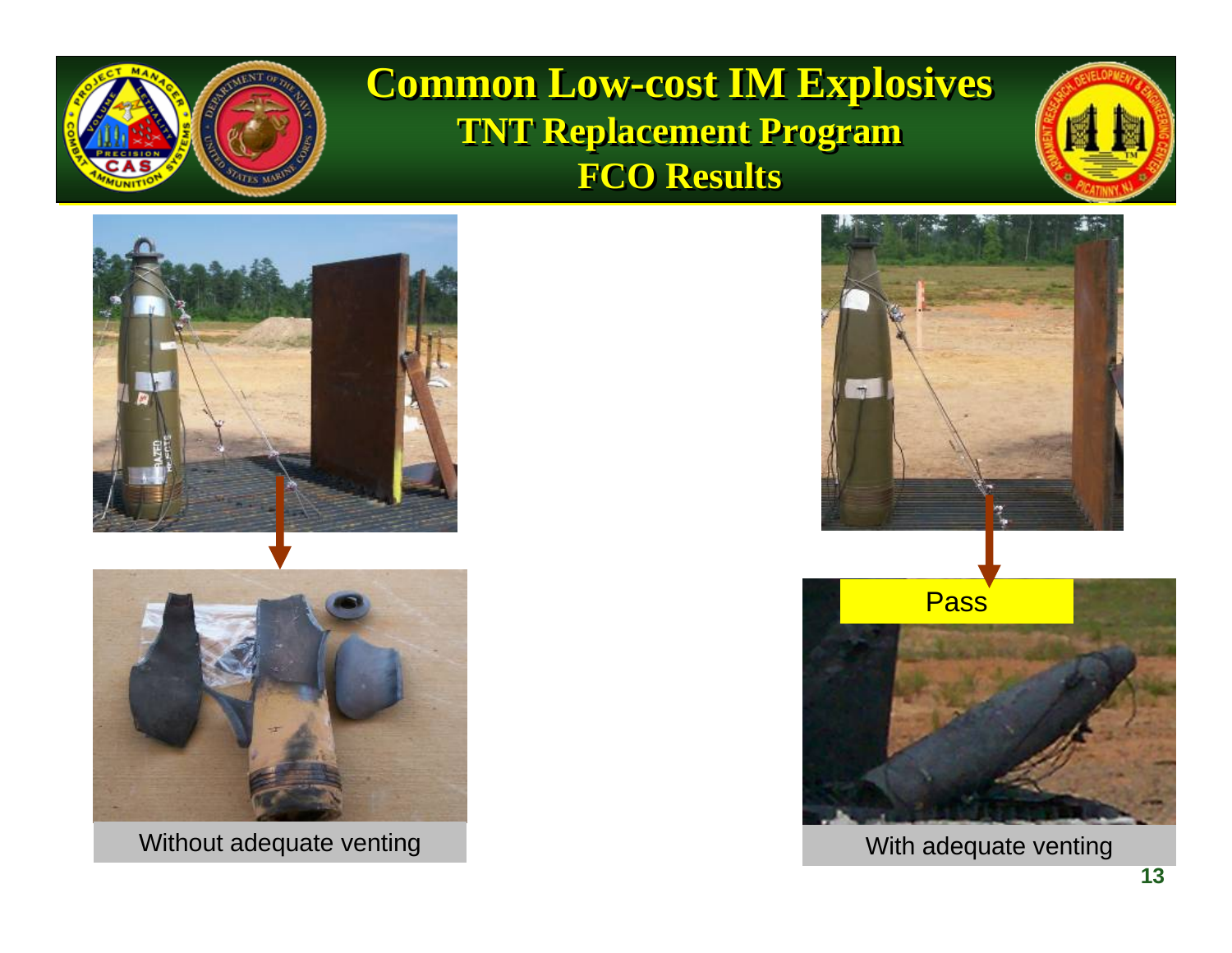

### **Common Low-cost IM Explosives Common Low-cost IM Explosives TNT Replacement Program TNT Replacement Program IMX-101 Slow Cook-Off IMX-101 Slow Cook-Off**





Without adequate venting





Pass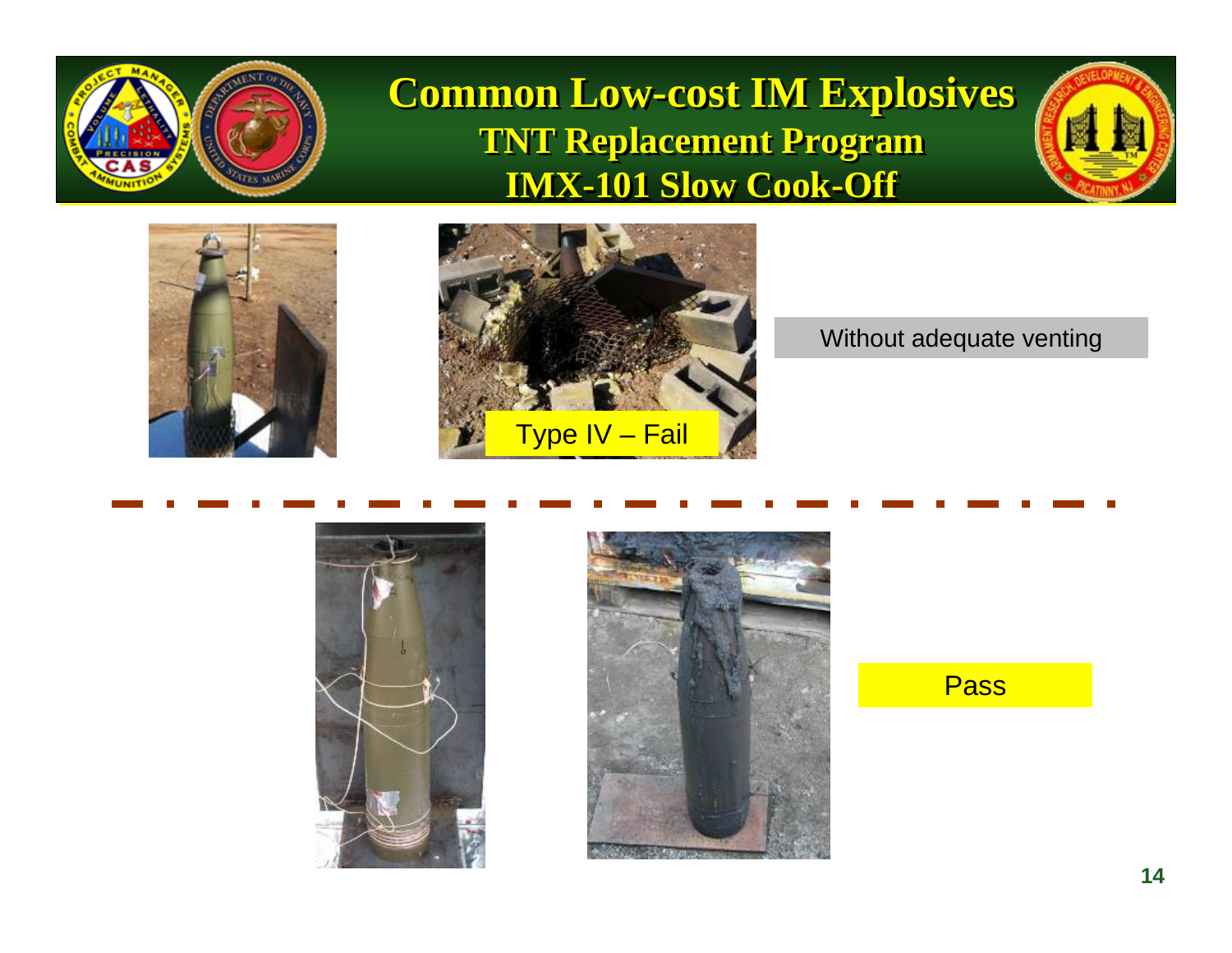

**Common Low-cost IM Explosives Common Low-cost IM Explosives TNT Replacement Program TNT Replacement Program Lethality Assessment Lethality Assessment**





#### $\checkmark$ **Comparison to TNT**

- 9 **Water Pit Tests**
	- • M795 projectiles loaded with IM formulations
- 9 **Cylinder Expansion Tests**
	- 4" copper cylinders due to large critical diameters

**All 3 formulations have fragmentation and Gurney Energy equivalent or better than TNT**

- Allows expansion to 2x CD  $\blacksquare$ **TER-SHO** Foam Spacer - Keeps projectile upright - Centering device

Acrylic Tube

- Watertight seals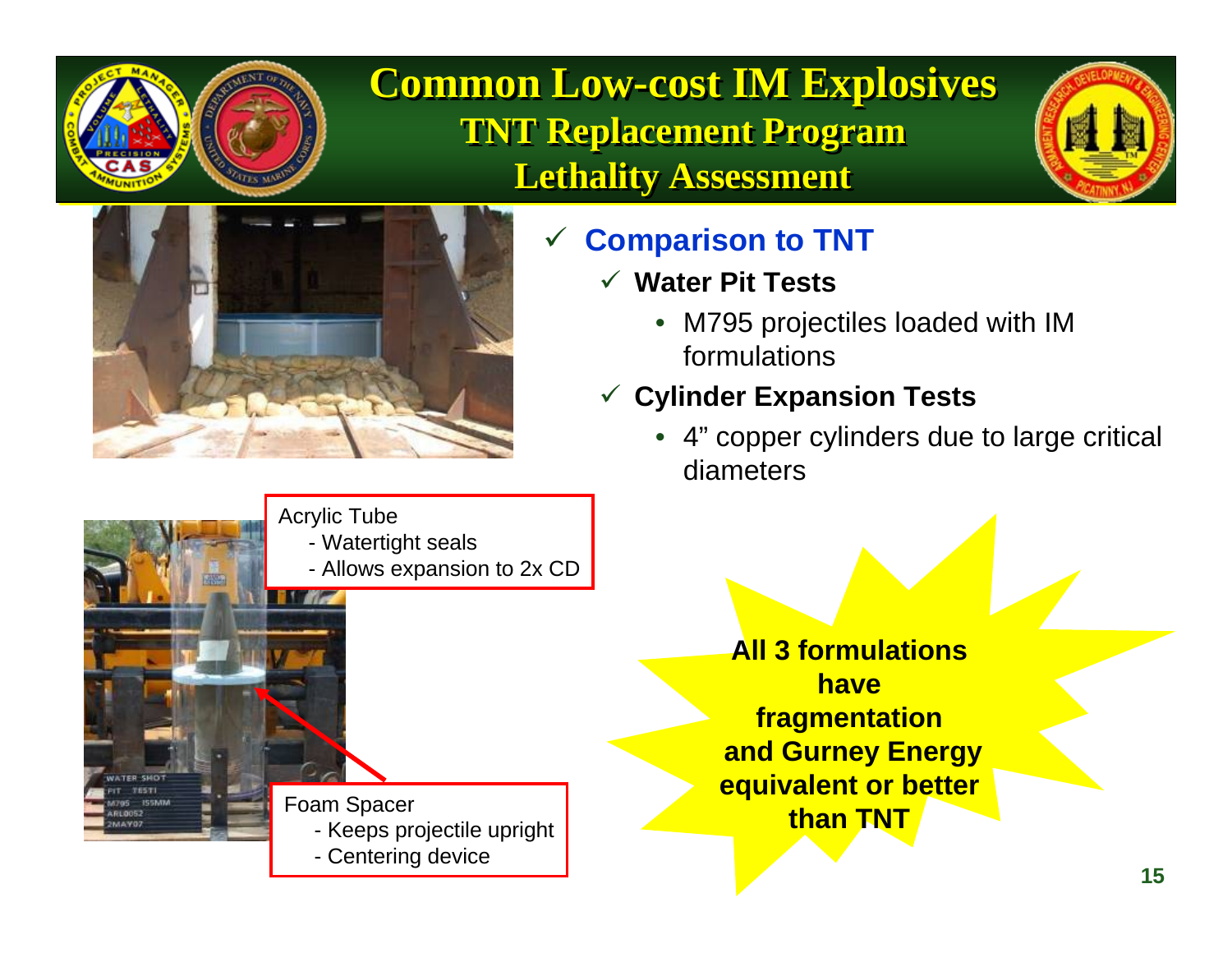





**IMX-101 & IMX-102**<br>IMX-101 & IMX-102<br>Formulation equipment **Formulations made on**<br>Formulation equipment **Production equipment with Production ingredients**

- $\checkmark$  **Phase 1 identified 3 formulations that exceeded expectations**
	- 9 **Passed SD in standard pallet**
- $\checkmark$  **Phase 2 attained what many considered unattainable**
	- $\checkmark$ **Demonstrated IM Compliance**
	- 9 **Lethality comparable to TNT**

| <b>IM Test:</b>         | <b>FCO</b>  | <b>SCO</b>                | BI                        | FI                        | <b>SD</b>   | <b>SCJI</b>                |
|-------------------------|-------------|---------------------------|---------------------------|---------------------------|-------------|----------------------------|
| <b>Passing Criteria</b> | $\mathbf v$ | $\boldsymbol{\mathrm{v}}$ | $\boldsymbol{\mathrm{v}}$ | $\boldsymbol{\mathrm{v}}$ | III         | <b>III</b>                 |
| M795 Baseline (TNT)     | <b>FAIL</b> | <b>FAIL</b>               | <b>FAIL</b>               | <b>FAIL</b>               | <b>FAIL</b> | <b>FAIL</b>                |
|                         |             |                           |                           |                           |             | 50mm 81mm                  |
| $IMX - 101$             | <b>PASS</b> | <b>PASS</b>               | <b>PASS</b>               | <b>PASS</b>               | <b>PASS</b> | <b>PASS</b><br><b>PASS</b> |
| $IMX - 102$             | <b>PASS</b> | <b>PASS</b>               | <b>PASS</b>               | <b>PASS</b>               | <b>PASS</b> | <b>PASS</b><br><b>PASS</b> |
| $IMX - 103$             | <b>PASS</b> | <b>PASS</b>               | <b>FAIL</b>               | <b>PASS</b>               | <b>PASS</b> | <b>FAIL</b><br><b>PASS</b> |